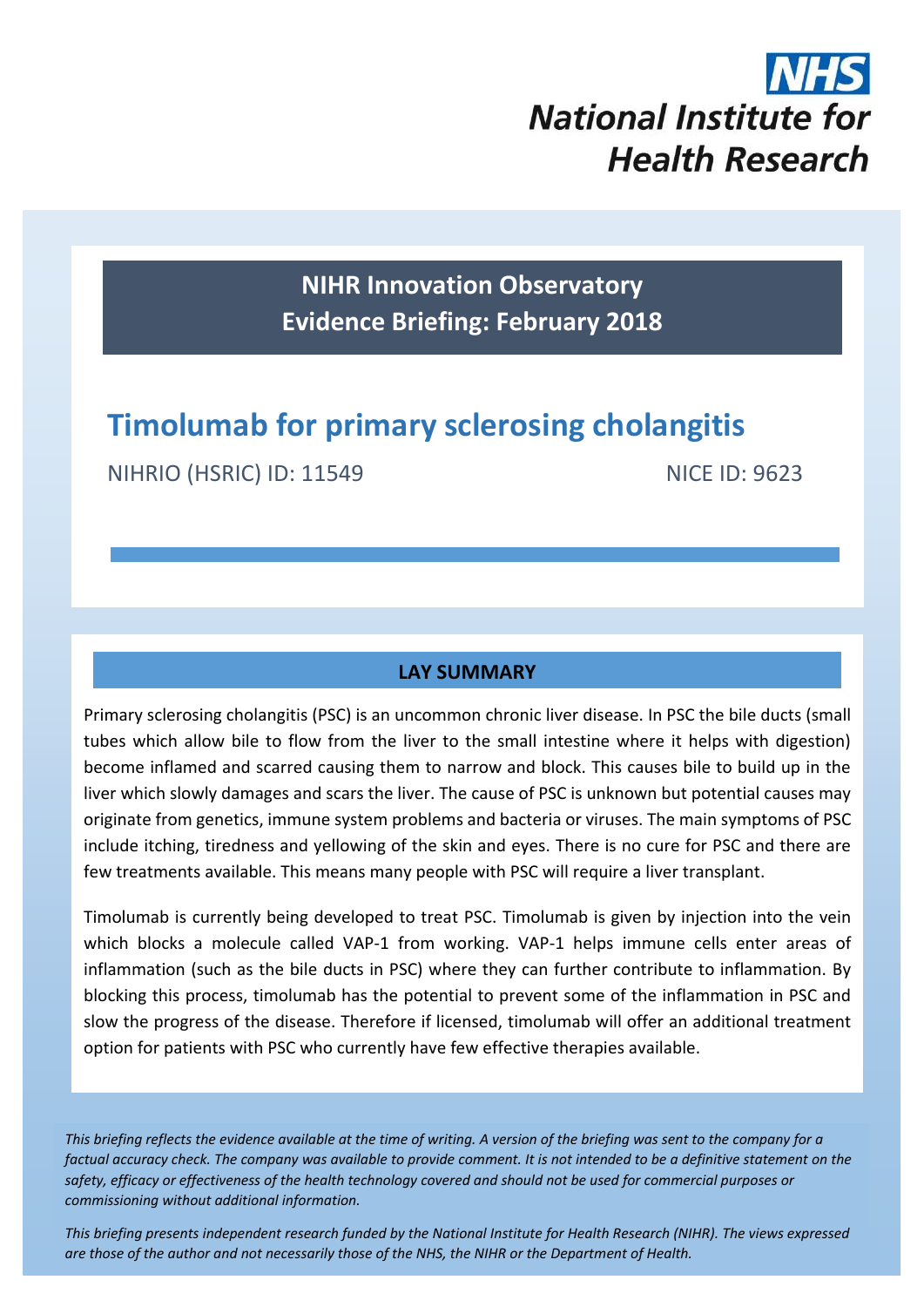#### **TARGET GROUP**

Primary sclerosing cholangitis (PSC)

# **TECHNOLOGY**

## **DESCRIPTION**

Timolumab (BTT-1023; SI-3106; SI-636) is a fully human, monoclonal, anti-vascular adhesion protein-1 (VAP-1) antibody which works by blocking the adhesion function of VAP-1 which diminishes leucocyte entry to sites of inflammation. In primary sclerosing cholangitis (PSC), the disease progression (to liver scaring, cirrhosis and hepatobiliary cancer) is driven by a chronic inflammatory response and immune cell mediated destruction of the bile ducts. Timolumab may have the potential to impact inflammation and fibrosis.<sup>1</sup>

In the phase II clinical trial [\(NCT02239211\)](https://clinicaltrials.gov/ct2/show/NCT02239211), timolumab is administered by intravenous (IV) infusion at 8mg/kg over 1-2 hours every 14 days for a total of 7 infusions.<sup>2</sup>

Timolumab does not currently have Marketing Authorisation in the EU for any indication.

#### <span id="page-1-3"></span><span id="page-1-0"></span>**INNOVATION and/or ADVANTAGES**

If licensed, timolumab will offer an additional treatment option for patients with PSC who currently have few effective therapies available.<sup>[7,](#page-2-0) [8](#page-2-1)</sup> Through its mechanism of action, timolumab has the potential to reduce the inflammation and fibrosis that leads to destruction of the bile ducts in PSC and therefore slow the progression of disease.<sup>[1](#page-1-0)</sup>

#### **DEVELOPER**

Acorda Therapeutics

#### <span id="page-1-1"></span>**REGULATORY INFORMATION/ MARKETING PLANS**

Timolumab was awarded Orphan Drug status for PSC by the EMA in March 2015 and by the FDA in August 2016. $3, 4$ 

#### **PATIENT GROUP**

#### <span id="page-1-2"></span>**BACKGROUND**

PSC is an uncommon, chronic cholestatic liver disease characterised by the inflammation and fibrosis of the bile ducts. This can result in the ducts becoming blocked, causing bile to build up in the liver which damages liver cells. This in turn causes progressive scarring which spreads through the liver which can cause cirrhosis and end-stage liver disease and failure. The cause of PSC is unknown but genetics, immunological mechanisms, bacteria and viruses have all been associated with the development of the disease. PSC is also linked to inflammatory bowel disease with around 75% of people with PSC having coexistent ulcerative colitis.5, [8](#page-2-1)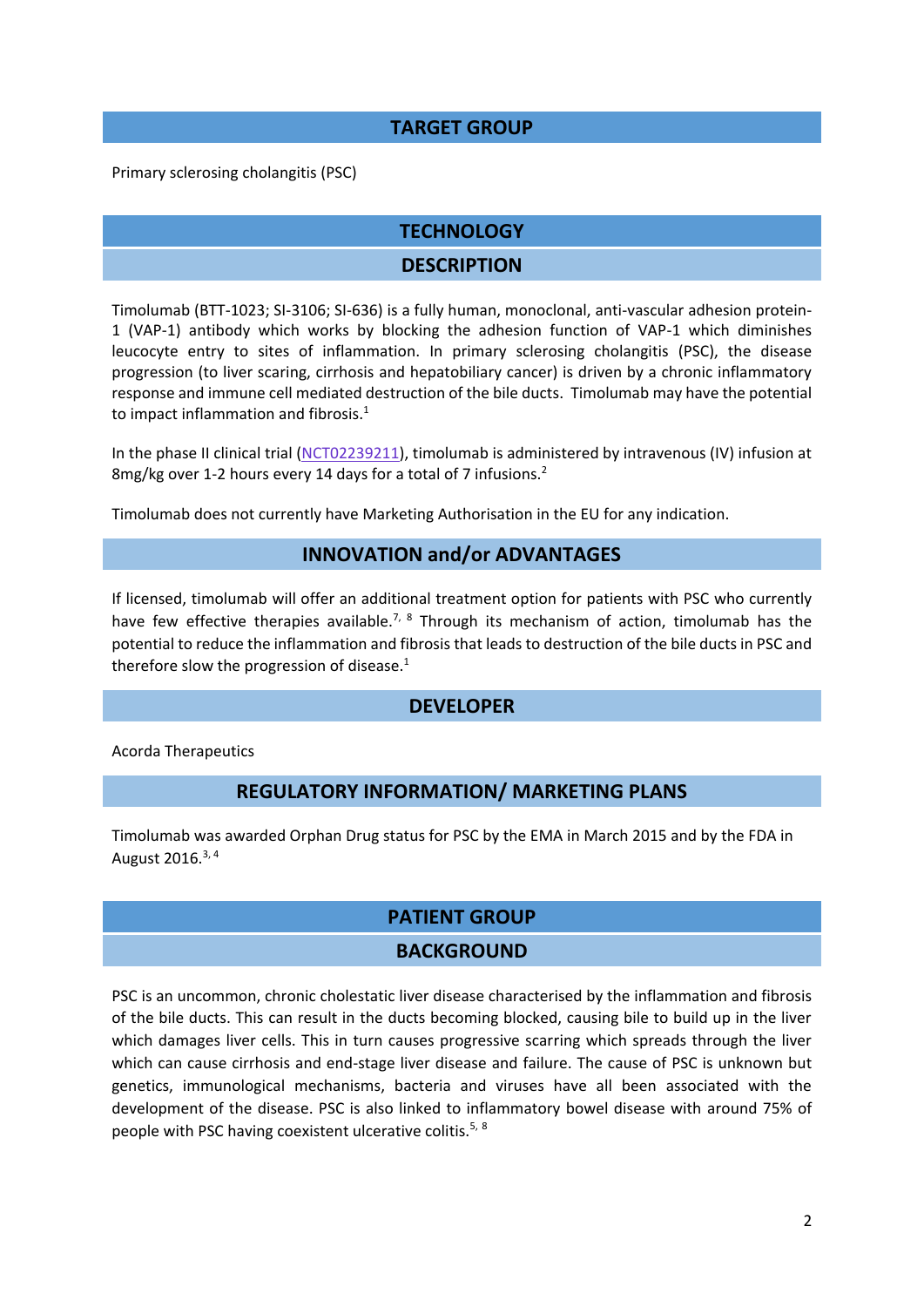The main symptoms of PSC are itching, fatigue and yellowing of the skin and whites of eyes. Infections in the bile ducts can also cause chills and fever. As PSC develops slowly, a person can have the disease for years without experiencing symptoms.<sup>6</sup> PSC affects males and females at a ratio of 2:1. The mean age of diagnosis for PSC is 40 years.<sup>7</sup> PSC can lead to a number of complications including vitamin A, D, E, K deficiencies, infections of the bile ducts, cirrhosis, liver failure and bile duct cancer.<sup>[6](#page-2-2)</sup> An estimated 44% of all PSC deaths are cancer related.<sup>8</sup>

## <span id="page-2-2"></span><span id="page-2-1"></span><span id="page-2-0"></span>**CLINICAL NEED and BURDEN OF DISEASE**

PSC affects approximately 1.6 per 10,000 people in the EU which is equivalent to 82,000 people.<sup>[3](#page-1-1)</sup> The reported incidence of PSC across Europe and North America is 0.77 per 100,000 person years.<sup>9</sup> However incidence can significantly vary geographically with reported incidence rates as high as 1.3 per 100,000 per year in Northern Europe.<sup>[5](#page-1-2)</sup>

There can be substantial morbidity associated with PSC. About 80% of patients with PSC also have inflammatory bowel disease (IBD) (75-80% ulcerative colitis and 10-15% crohn's disease). Other immune-related comorbidities are also associated with PSC including autoimmune hepatitis, thyroid disease, type 1 diabetes mellitus and celiac disease. Some with PSC will also develop malignancies (mainly cholangiocarcinoma) and those with IBD especially, are also at increased risk of carcinoma of the large intestine.<sup>10</sup>

<span id="page-2-3"></span>The progression of PSC can be difficult to predict as it can be highly variable. Estimated median time from diagnosis to death for PSC has been reported as 21.3 years.<sup>11</sup> Progression to liver cirrhosis, liver failure and the need for liver transplantation occurs 13-21 years following diagnosis.<sup>[10](#page-2-3)</sup> Approximately 15% patients will require a liver transplant which has a 5 year survival rate of up to 80%.<sup>[11](#page-2-4)</sup>

In 2016-2017 there were 8,341 admissions, 16,854 finished consultant episodes and 78,134 bed days for Cholangitis (ICD10 K83.0), a category which included PSC.<sup>12</sup>

# <span id="page-2-4"></span>**PATIENT PATHWAY RELEVANT GUIDANCE NICE GUIDANCE**

No relevant guidance.

# **NHS ENGLAND and POLICY GUIDANCE**

NHS England. 2013/14 NHS Standard Contract for Hepatobiliary and Pancreas (adult). A02/S/a.

# **OTHER GUIDANCE**

- American College of Gastroenterology (ACG) Clinical guideline: Primary Sclerosing Cholangitis. 2015
- EASL Clinical Practice Guidelines. Primary sclerosing cholangitis. 2009.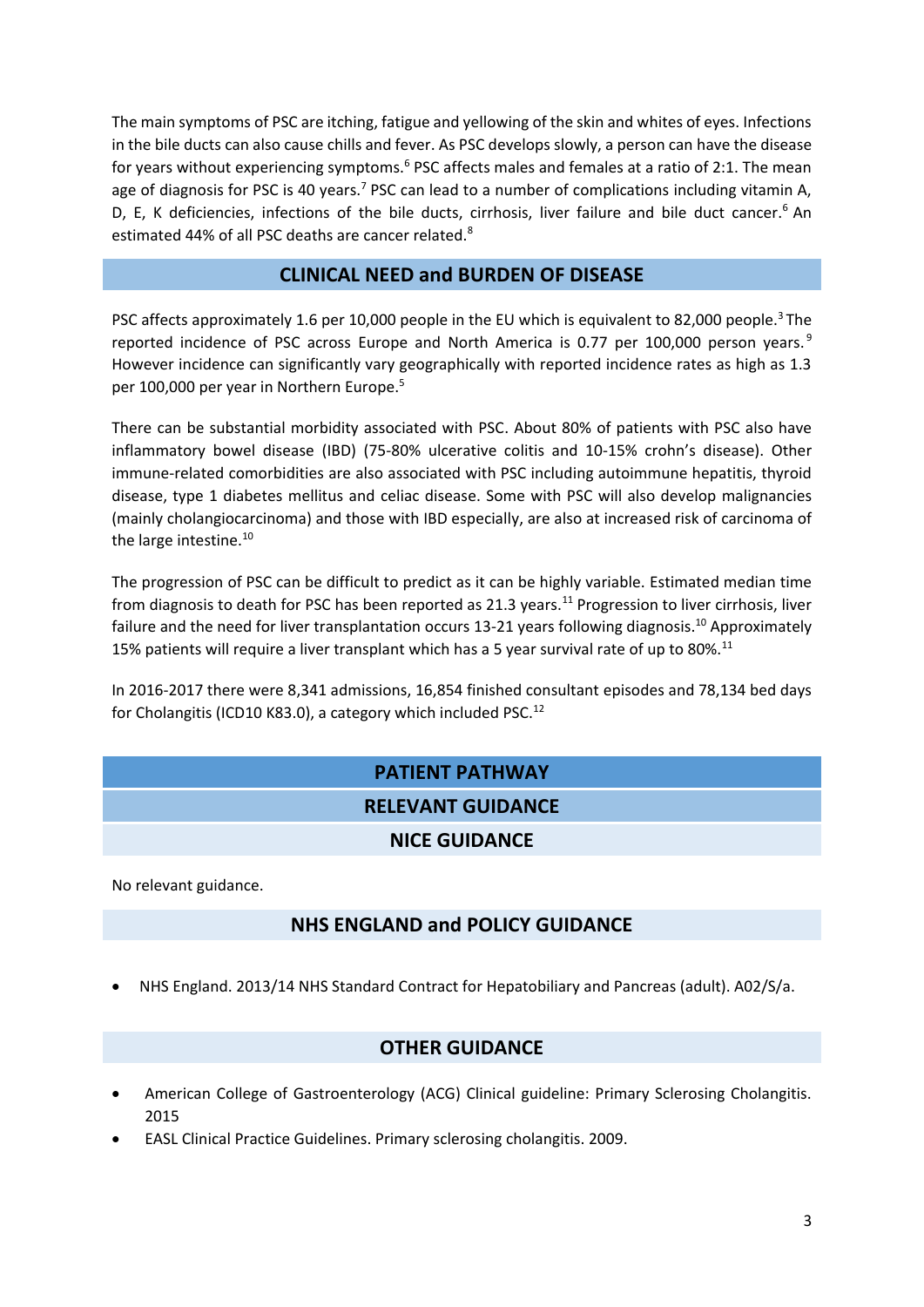American Association for the Study of Liver Diseases (AASLD) Practice Guidelines. Diagnosis and Management of Primary Sclerosing Cholangitis. 2009

#### <span id="page-3-0"></span>**CURRENT TREATMENT OPTIONS**

Currently there is no cure for PSC and treatment mainly focuses on slowing the progression of disease and relieving symptoms.<sup>[13](#page-3-0)</sup>

The most commonly prescribed drug for PSC is ursodeoxycholic acid (UDCA), a form of natural bile acid, which works by reducing the hydrophobicity of bile (thereby increasing bile flow) and may have a direct effect on adaptive immunity by inhibiting dendritic cell responses.<sup>[8,](#page-2-1) 13</sup> Current evidence also suggests that UDCA may also act as a chemoprotective agent by modifying bile acid composition and reducing faecal levels of secondary bile acids.<sup>[8](#page-2-1)</sup>

Additional treatments to manage symptoms can also be prescribed including cholestyramine to relieve itching and artificial tears and lozenges for dry mouth and eyes.<sup>[13](#page-3-0)</sup>

There are also some surgical procedures for the treatment of PSC, including endoscopic retrograde cholangiopancreatography (ERCP) in which the narrowed bile ducts are stretched or dilated using stents or balloons. However the procedure is associated with a 14% complication rate and needs to be repeated often due to the short period of effectiveness. The only remaining treatment option for end stage PSC is liver transplantation.<sup>[7](#page-2-0)</sup> PSC accounts for 10% of all UK liver transplants, although this is not a curative treatment as there is a 20% disease recurrence even after transplantation.<sup>[8](#page-2-1)</sup>

| <b>Trial</b>                    | BUTEO, NCT02239211, ISRCTN11233255, EudraCT-2014-002393-37, 2014-<br>002393-37, RG 13-027, MREC14/EM/1272, HE2022, 146127; timolumab only;<br>phase I/II                                               |  |  |
|---------------------------------|--------------------------------------------------------------------------------------------------------------------------------------------------------------------------------------------------------|--|--|
| <b>Sponsor</b>                  | Birmingham University, UK                                                                                                                                                                              |  |  |
| <b>Status</b>                   | Ongoing                                                                                                                                                                                                |  |  |
| Source of<br><b>Information</b> | Publication <sup>1</sup> , Trial registry <sup>2</sup>                                                                                                                                                 |  |  |
| Location                        | United Kingdom                                                                                                                                                                                         |  |  |
| <b>Design</b>                   | Non-randomised, uncontrolled study                                                                                                                                                                     |  |  |
| <b>Participants</b>             | n=59 (planned); aged 18-75 years; clinical diagnosis of primary sclerosing<br>cholangitis                                                                                                              |  |  |
| <b>Schedule</b>                 | All participants receive 8mg/kg intravenous infusion over 1-2 hours of<br>timolumab every 14 days (for a total of 7 infusions).                                                                        |  |  |
| Follow-up                       | Active treatment up to 98 days. Follow up for up to 120 days                                                                                                                                           |  |  |
| Primary<br><b>Outcomes</b>      | Activity of the anti-Vap-1 antibody timolumab in patients with PSC as<br>measured by a decrease in alkaline phosphatase levels (primary endpoint):<br>baseline to day 99.                              |  |  |
| Secondary<br><b>Outcomes</b>    | Safety and tolerability (including treatment compliance and withdrawal,<br>Serious Adverse Event [SAEs] and Adverse Event [AEs] frequencies) of<br>timolumab in patients with PSC: baseline to day 120 |  |  |

# **EFFICACY and SAFETY**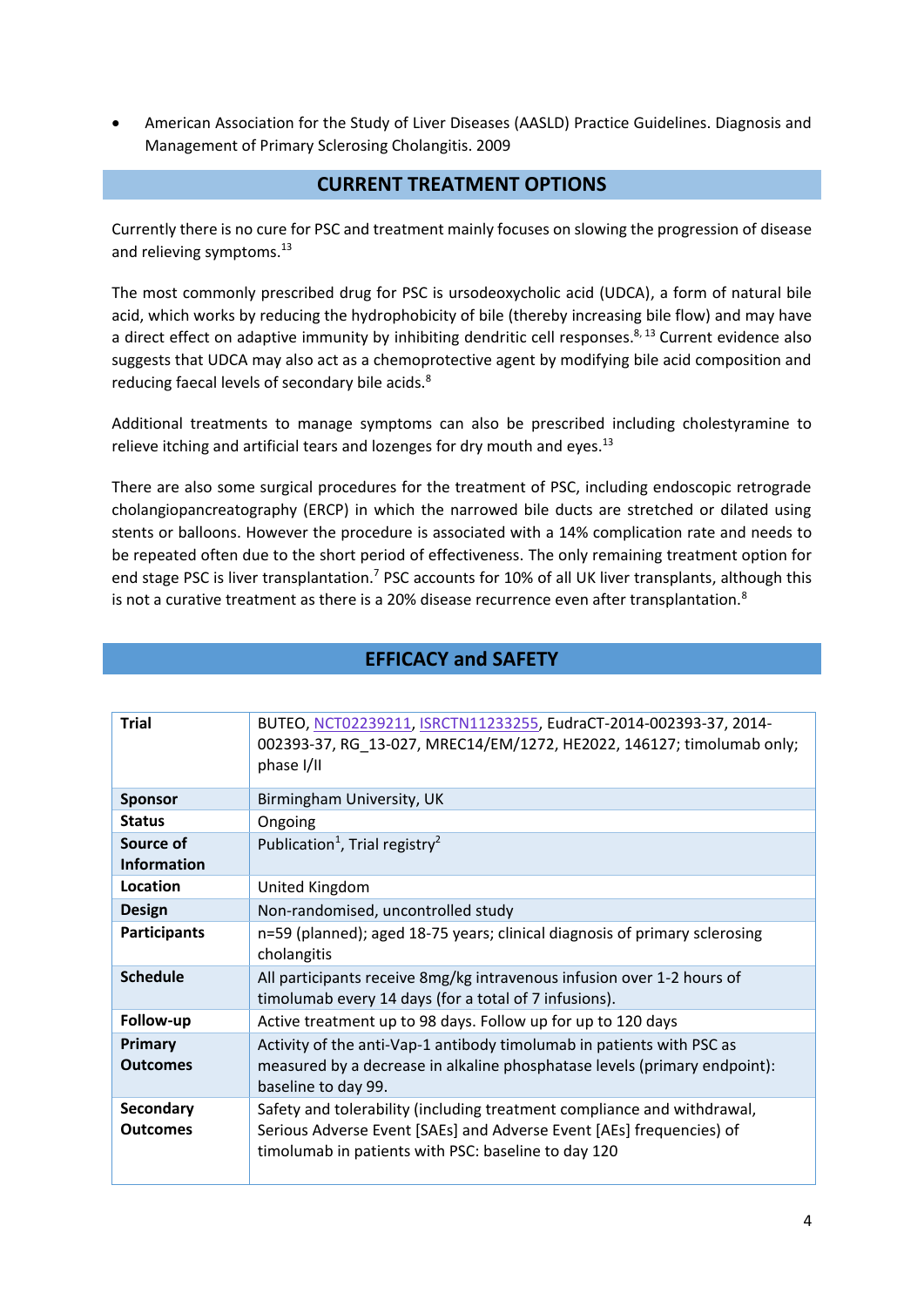|                        | Change, improvement or worsening from baseline to Day 99 in:                                                                                 |  |  |
|------------------------|----------------------------------------------------------------------------------------------------------------------------------------------|--|--|
|                        | Quality of life questionnaires: EQ-5D, Fatigue Severity Scale, Pruritus                                                                      |  |  |
|                        | Visual Analogue Scale (VAS), Inflammatory Bowel Disease (IBD) diaries<br>where applicable.                                                   |  |  |
|                        | Tests of liver fibrosis: enhanced liver fibrosis (ELF) and Fibro scan                                                                        |  |  |
|                        | Individual markers of liver biochemistry and function: aspartate                                                                             |  |  |
|                        | transaminase (AST), alanine transaminase (ALT), ALP, gamma glutamyl<br>transferase (GGT), bilirubin, albumin, International Normalised Ratio |  |  |
|                        | (NR) and composite risk scores (Mayo PSC Risk score and model for                                                                            |  |  |
|                        | end stage liver disease [MELD] score)                                                                                                        |  |  |
|                        | Liver disease assessed using LiverMultiscan MRI imaging                                                                                      |  |  |
|                        | Changes in sVAP-1/SSAO enzyme as a biomarker of liver disease                                                                                |  |  |
|                        | activity across the study period                                                                                                             |  |  |
| <b>Key Results</b>     |                                                                                                                                              |  |  |
| <b>Adverse effects</b> |                                                                                                                                              |  |  |
| (AEs)                  |                                                                                                                                              |  |  |
| <b>Expected</b>        | Trial end date: 1 <sup>st</sup> February 2019                                                                                                |  |  |
| reporting date         | Intension to publish date: 1 <sup>st</sup> February 2020                                                                                     |  |  |

# **ESTIMATED COST and IMPACT**

## **COST**

The cost of timolumab is not yet known.

# **IMPACT – SPECULATIVE**

# **IMPACT ON PATIENTS AND CARERS**

- $\boxtimes$  Reduced mortality/increased length of survival
- $\boxtimes$  Reduced symptoms or disability

deliver IV infusions regularly

- 
- □ Other □ No impact identified

## **IMPACT ON HEALTH and SOCIAL CARE SERVICES**

- 
- $\Box$  Increased use of existing services  $\boxtimes$  Decreased use of existing services: potentially preventing need for other treatments
- ☐ Re-organisation of existing services ☐ Need for new services: services need to
- 
- ☐ Other ☐ None identified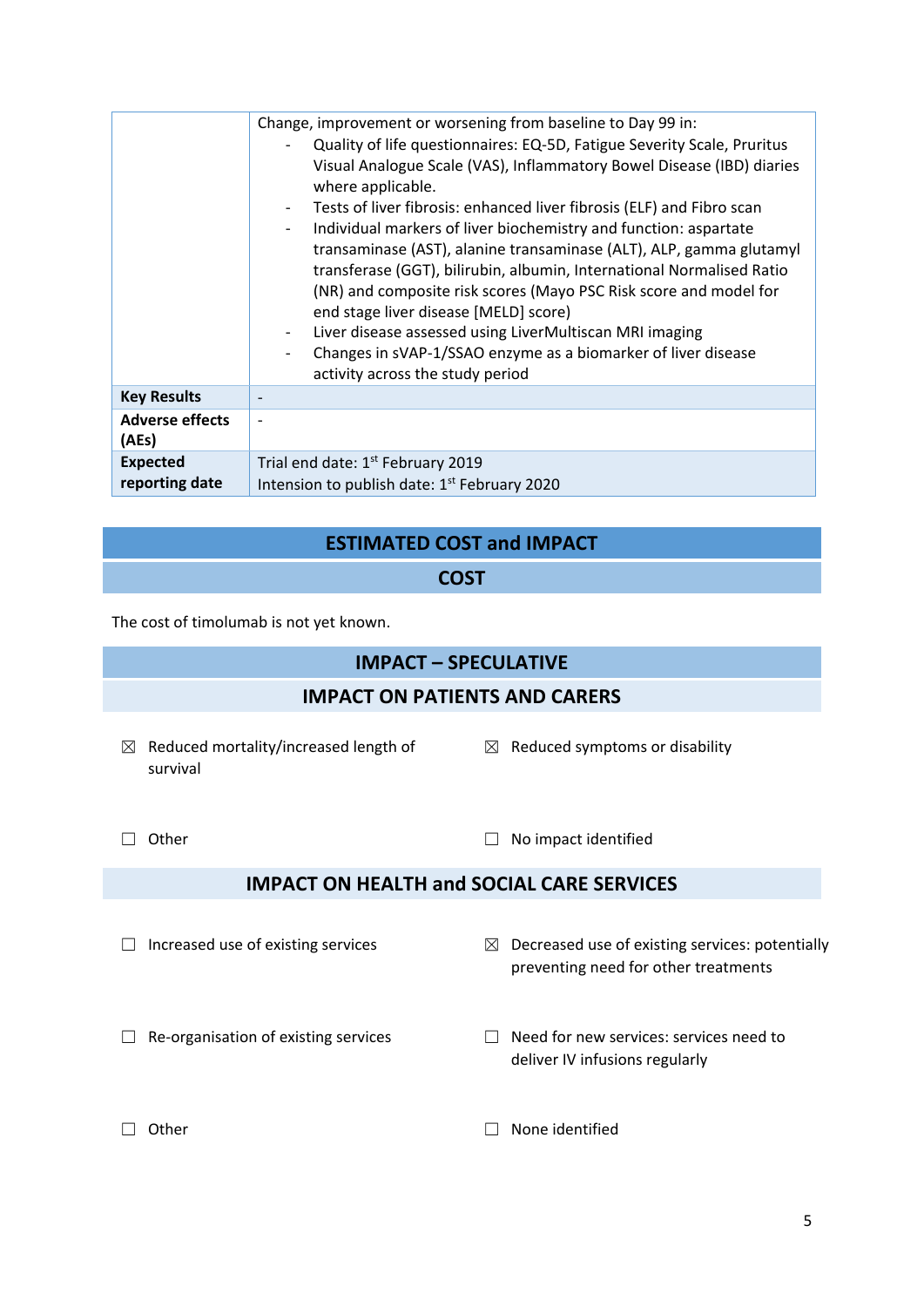#### **IMPACT ON COSTS and OTHER RESOURCE USE**

|   | Increased drug treatment costs                                                                                              | $\mathbf{I}$ | Reduced drug treatment costs |
|---|-----------------------------------------------------------------------------------------------------------------------------|--------------|------------------------------|
| M | Other increase in costs: additional costs for $\mathsf{IV} \quad \Box$ Other reduction in costs<br>administration in clinic |              |                              |
|   | ther                                                                                                                        |              | None identified              |

#### **OTHER ISSUES**

 $\Box$  Clinical uncertainty or other research question identified

**.** 

 $<sup>8</sup>$  None identified</sup>

#### **REFERENCES**

<sup>1</sup> Arndtz K, Corrigan M, Rowe A, Kirkham A, Barton D, Fox RP, *et al. Investigating the safety and activity of the use of BTT1023 (Timolumab), in the treatment of patients with primary sclerosing cholangitis (BUTEO): A singlearm, two-stage, open-label, multi-centre, phase II clinical trial protocol.* BMJ Open. 2017 Jul 3;7(6):e015081. doi: 10.1136/bmjopen-2016-015081.

<sup>2</sup> ClinicalTrials.gov. A Trial of BTT1023 in Patients With Primary Sclerosing Cholangitis (BUTEO). Available from: [https://clinicaltrials.gov/ct2/show/NCT02239211.](https://clinicaltrials.gov/ct2/show/NCT02239211) [Accessed 05 February 2018]. Last Updated 14 June 2017.

<sup>3</sup> European Medicines Agency. *EU/3/15/1461*. Available from: [http://www.ema.europa.eu/docs/en\\_GB/document\\_library/Orphan\\_designation/2015/05/WC500186747.pdf](http://www.ema.europa.eu/docs/en_GB/document_library/Orphan_designation/2015/05/WC500186747.pdf) [Accessed 05 February 2018].

4 Food and Drug Administration. *Search Orphan Drug Designations and Approvals*. Available from: <https://www.accessdata.fda.gov/scripts/opdlisting/oopd/detailedIndex.cfm?cfgridkey=531516> [Accessed 05 February 2018].

<sup>5</sup> Hirschfield GM, Karlsen TH, Lindor KD, Adams DH. *Primary sclerosing cholangitis*. 382 (9904): 1587-1599, 2013. [https://doi.org/10.1016/S0140-6736\(13\)60096-3.](https://doi.org/10.1016/S0140-6736(13)60096-3)

<sup>6</sup> National Institute of Diabetes and Digestive and Kidney Diseases. *Primary Sclerosing Cholangitis*. Available from[: https://www.niddk.nih.gov/health-information/liver-disease/primary-sclerosing-cholangitis](https://www.niddk.nih.gov/health-information/liver-disease/primary-sclerosing-cholangitis) [Accessed 05 February 2018].

<sup>7</sup> EASL. *EASL Clinical Practice Guidelines: Primary Sclerosing Cholangitis*. Available from: [http://www.easl.eu/research/our-contributions/clinical-practice-guidelines/detail/management-of](http://www.easl.eu/research/our-contributions/clinical-practice-guidelines/detail/management-of-cholestatic-liver-diseases/report/5)[cholestatic-liver-diseases/report/5](http://www.easl.eu/research/our-contributions/clinical-practice-guidelines/detail/management-of-cholestatic-liver-diseases/report/5) [Accessed 05 February 2018].

<sup>8</sup> Goode EC and Rushbriik SM. *A review of the medical treatment of primary sclerosing cholangitis in the 21st century.* Ther Adv Chronic Dis. 2016 Jan; 7(1): 68–85. doi: 10.1177/2040622315605821

<sup>9</sup> Molodecky NA, Kareemi H, Parab R, Barkema HW, Quan H, Myers RP, Kaplan GG. *Incidence of primary sclerosing cholangitis: a systematic review and meta-analysis.* Hepatology. 2011; 53(5): 1590-9. Doi: 10.1002/hep.24247<br><sup>10</sup> Ornhanet *Pr* 

<sup>10</sup> Orphanet. *Primary sclerosing cholangitis.* Available from: [http://www.orpha.net/consor/cgi](http://www.orpha.net/consor/cgi-bin/OC_Exp.php?Lng=GB&Expert=171)[bin/OC\\_Exp.php?Lng=GB&Expert=171](http://www.orpha.net/consor/cgi-bin/OC_Exp.php?Lng=GB&Expert=171) [Accessed 06 February 2018].